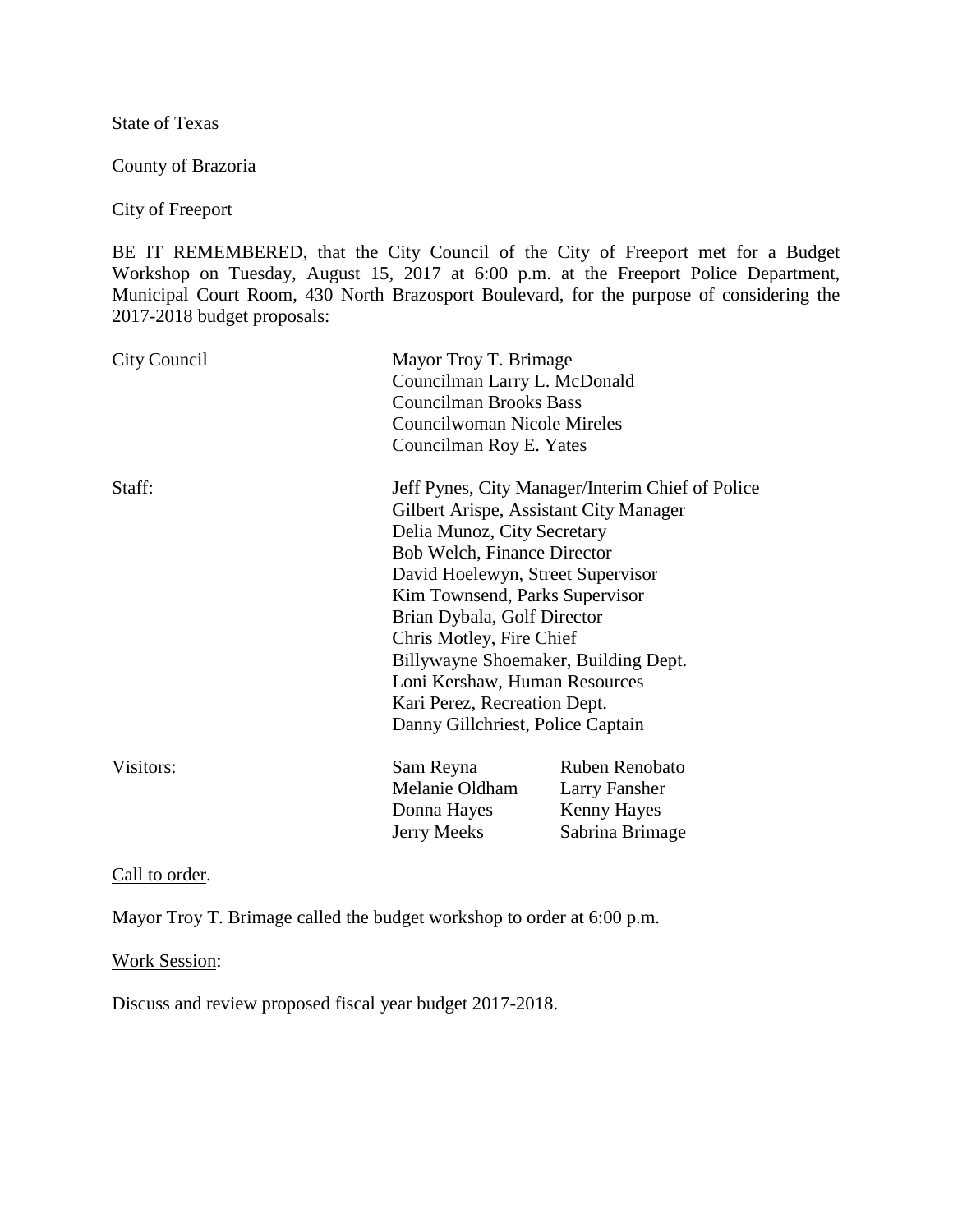City Manager Jeff Pynes and Mayor Troy T. Brimage met with administrative staff to prepare and forecast revenues and expenditures, working with directors and supervisors related to their needs for fiscal year 2017-2018. He presented an overall budget expenses summary by fund of each department showing increases and decreases for the following:

Mayor & Council, Administration, Service Center, Municipal Court, Police Department, Fire Department, Code Department, Building Department, Garbage Collection, Street Department, Historical Museum, Senior Citizens Commission, Library, Parks Department, Recreation Center, Golf Course Enterprise Account, Beach Fund, EMS Enterprise Account, Water & Sewer Fund.

Presented a budget summary for infrastructure/capital expenses.

Recommends the current tax rate of .628005 per \$100 of valuation. Water, Sewer & Garbage recommends no rate increase for the proposed budget year. The proposed budget will show an excess of revenues over expenditures of \$2,533.115.

Mayor Troy T. Brimage asked if there were any questions from audience or staff.

Melanie Oldham asked if we were providing water to FLNG and water lines to Vernor Material . Mr. Pynes said yes that the City Council had approved that request but was on hold, because of new business park coming into the area. She asked if the Code Department had new employees. Mr. Pynes said they had one. She asked if the Brazoria County still was assisting the city in repairing the streets. Mr. Pynes said yes and repairing 2 miles a year. Also asked if the City had future plans to purchase property. Mr. Pynes said no.

Councilwoman Mireles asked where the splash pad would be located. Mayor Troy T. Brimage said it would be behind the Freeport Community House. She asked how many employees were at the Street Department. David Hoelewyn Street Supervisor said he had 11 but 3 short. She asked who was in charge of "Riverfest". Mr. Pynes answered that it was the Parks & Recreation Department.

Mayor Troy T. Brimage announced the Freeport Host Lions Club was donating \$75,000 for a splash pad for their 75<sup>th</sup> Anniversary.

A visitor asked if any of the street improvements were on the east end of town. Mr. Pynes said yes, on East Broad and Sycamore. Because of the Port's activities, the East End will not be excluded from improvements.

Larry Fansher asked for the cost of gas and the wear and tear of city vehicles driven home. Mr. Pynes said he would get an answer for him.

There being no more comments or questions, Mayor Troy T. Brimage closed the Budget Workshop.